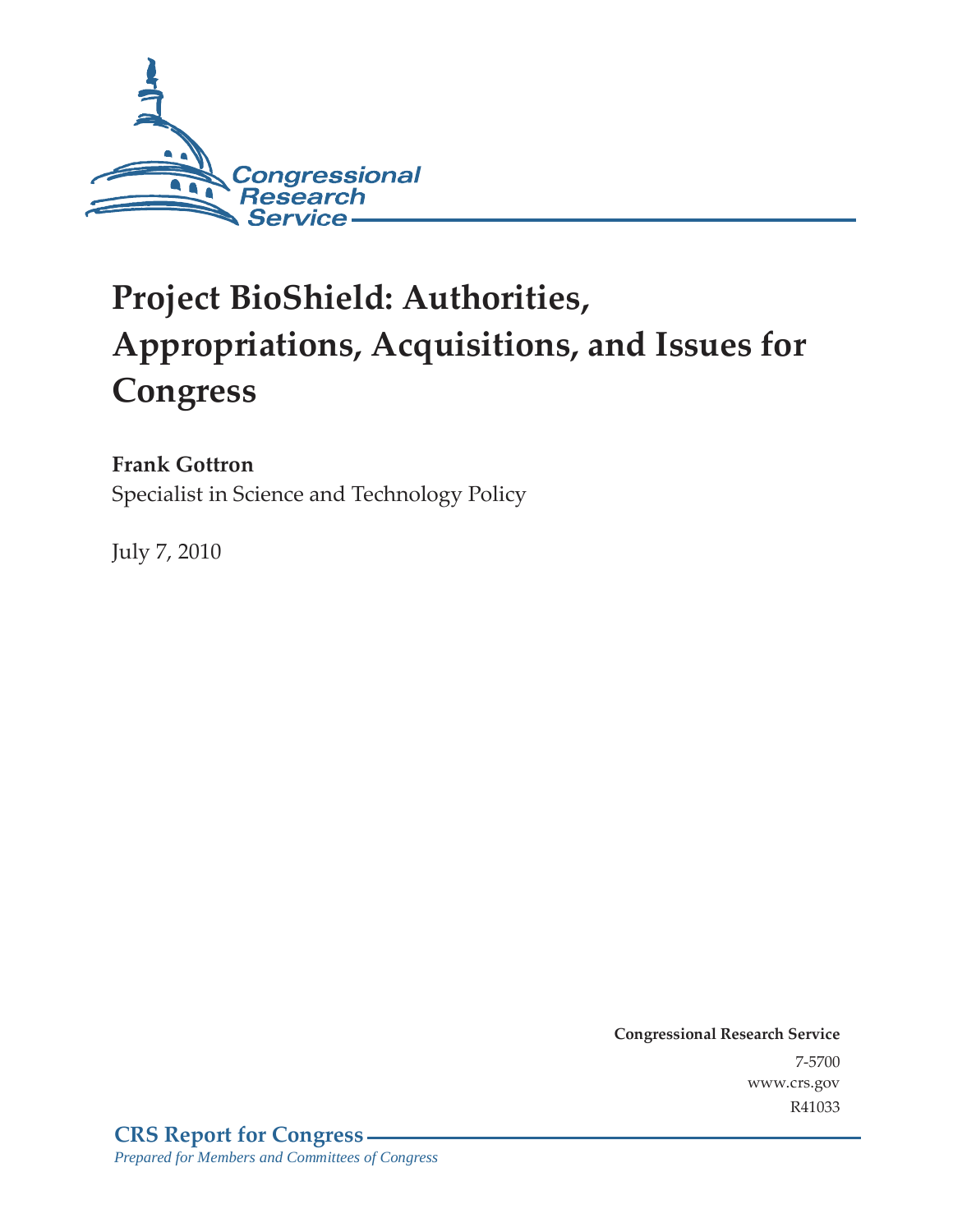## **Summary**

Many potential chemical, biological, radiological, and nuclear (CBRN) terrorism agents lack available medical countermeasures. In 2003, President Bush proposed Project BioShield to address this need. The Project BioShield Act became law in July 2004 (P.L. 108-276).

This law has three main provisions: (1) relaxing regulatory requirements for some CBRN terrorism-related spending, including hiring personnel and awarding research grants; (2) guaranteeing a federal government market for new CBRN medical countermeasures; and (3) permitting emergency use of unapproved countermeasures. The Department of Health and Human Services (HHS) has used each of these authorities. The HHS used expedited review authorities to approve contracts and grants related to CBRN countermeasure research and development. The HHS used the authority to guarantee a government market to obligate approximately \$2 billion to acquire countermeasures against anthrax, botulism, radiation, and smallpox. The HHS has also employed the emergency use authority several times, including allowing young children with H1N1 "swine" influenza to receive specific antiviral drugs.

The Department of Homeland Security (DHS) Appropriations Act, 2004 (P.L. 108-90) advanceappropriated \$5.593 billion for FY2004 to FY2013 for CBRN countermeasures acquisition through Project BioShield. Subsequent Congresses have rescinded or transferred to other accounts approximately 19% of the advance appropriation. In FY2004 and FY2005, Congress removed a total of approximately \$25 million from this account through rescissions included in the Consolidated Appropriations Act, 2004 (P.L. 108-199) and the Consolidated Appropriations Act, 2005 (P.L. 108-447). In the Omnibus Appropriations Act, 2009 (P.L. 111-8), Congress transferred \$412 million from this account to support countermeasure advanced research and development and pandemic influenza preparedness and response. The Consolidated Appropriations Act, 2010 (P.L. 111-117) transferred \$609 million from this account to support basic research and advanced countermeasure development. P.L. 111-117 also transferred the remaining Project BioShield funds from DHS to HHS. The Disaster Relief and Summer Jobs Act of 2010 (H.R. 4899) would rescind up to \$2,000 million of Project BioShield funds. For FY2011, President Obama has requested the transfer of at least \$476 million from this account.

Since passing the Project BioShield Act, subsequent Congresses have considered additional measures to further encourage countermeasure development. The 109<sup>th</sup> Congress passed the Pandemic and All-Hazard Preparedness Act (P.L. 109-417) which created the Biomedical Advanced Research and Development Authority (BARDA) in HHS. Amongst other duties, BARDA oversees all of HHS' Project BioShield activities. The Pandemic and All-Hazard Preparedness Act also modified the Project BioShield procurement process. Some stakeholders question whether these changes have sufficiently improved countermeasure development and procurement. The Administration is considering implementing additional changes to the countermeasure research, development, and acquisition process.

The 111<sup>th</sup> Congress continues to address several Project BioShield-related policy issues. These include whether to continue diverting Project BioShield acquisition funding to other purposes; whether to change the countermeasure development and acquisition process; how to replace stockpiled countermeasures as they expire; and whether to alter federal efforts to encourage the development of broad-spectrum countermeasures.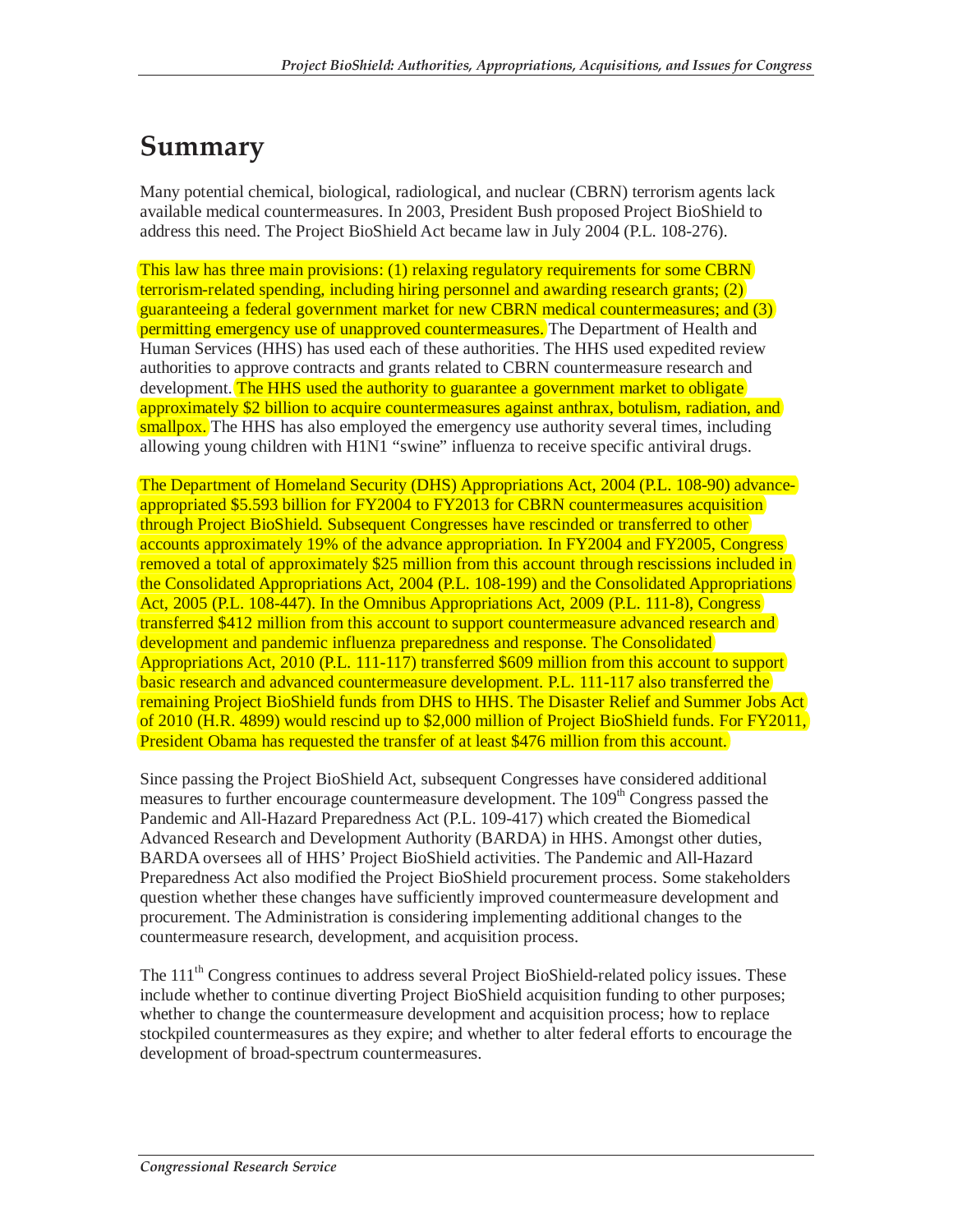### **Contents**

### **Tables**

### Contacts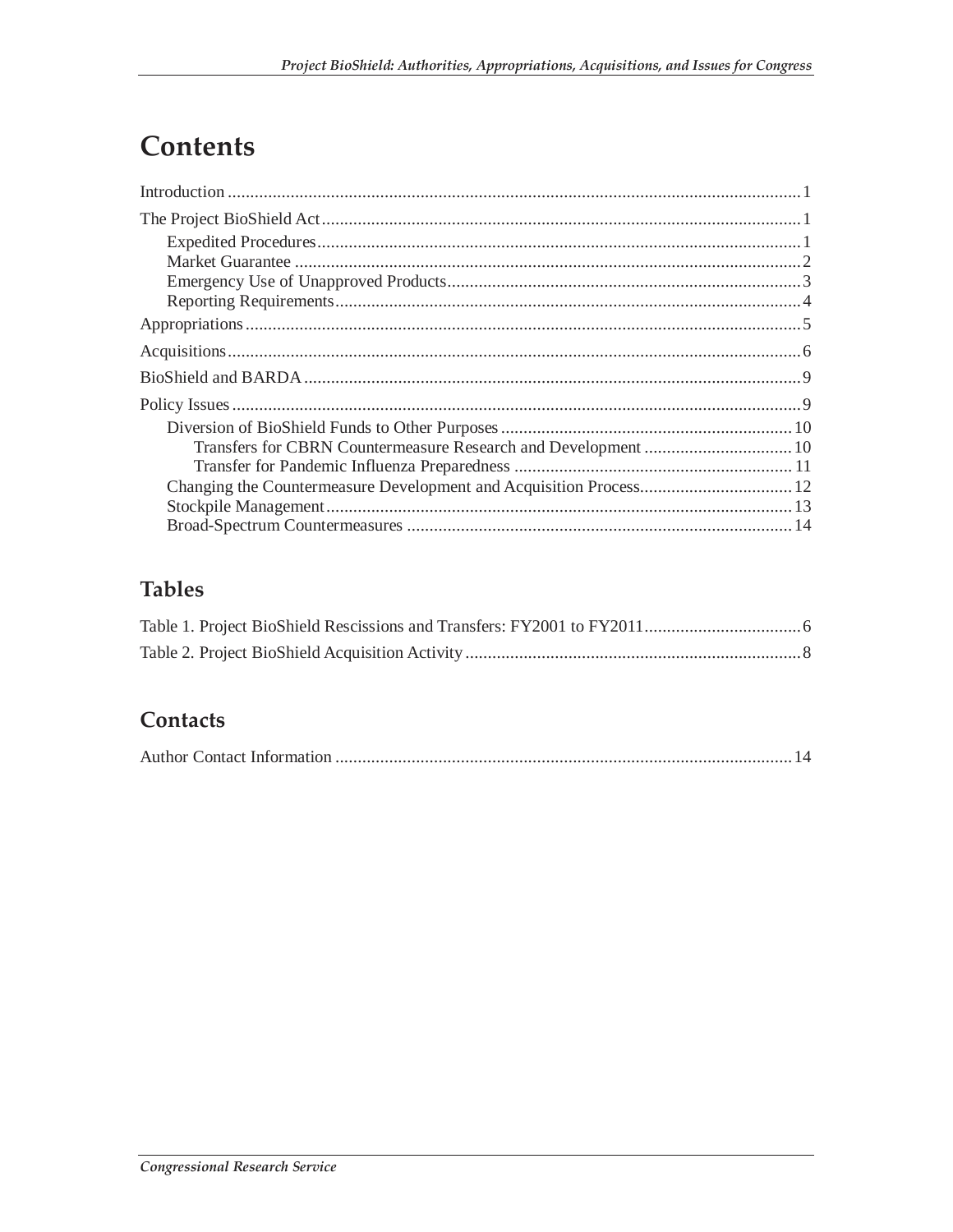## **Introduction**

Following the terrorist attacks of 2001, the federal government determined that it would need new medical countermeasures (such as diagnostic tests, drugs, vaccines, and other treatments) to respond to an attack using chemical, biological, radiological, or nuclear (CBRN) agents. Representatives of the pharmaceutical industry attributed the paucity of CBRN agent countermeasures to the lack of a significant commercial market.<sup>1</sup> They argued that because these diseases and conditions occur infrequently, the private sector perceived little economic incentive to invest the millions of dollars required to bring treatments to market.

In 2004, Congress passed the Project BioShield Act (P.L. 108-276) to encourage the development of CBRN medical countermeasures. The  $108<sup>th</sup>$  Congress also appropriated \$5.6 billion to acquire countermeasures through Project BioShield for FY2004 through FY2013. Subsequent congresses have evaluated implementation of Project BioShield. In response to perceived problems with Project BioShield countermeasure procurement, the 109<sup>th</sup> Congress created the Biodefense Advanced Research and Development Authority (BARDA) and the position of Assistant Secretary for Preparedness and Response in the Department of Health and Human Services (HHS) through the Pandemic and All-Hazards Preparedness Act (P.L. 109-417).

The 111<sup>th</sup> Congress continues to address several Project BioShield-related policy issues. These include whether to continue diverting Project BioShield acquisition funding to other purposes; whether to change the countermeasure development and acquisition process; how to replace stockpiled countermeasures as they expire; and whether to alter federal efforts to encourage the development of broad-spectrum countermeasures.

## **The Project BioShield Act**

To encourage the development of new CBRN countermeasures, President Bush proposed Project BioShield in his 2003 State of the Union address. The 108<sup>th</sup> Congress considered this proposal and passed the Project BioShield Act of 2004 (P.L. 108-276, signed into law July 21,  $2004$ ).<sup>2</sup> It has three main provisions. The first provision provides HHS expedited procedures for CBRN terrorism-related spending, including procuring products, hiring experts, and awarding research grants. The second provision creates a government-market guarantee by permitting the HHS Secretary to obligate funds to purchase countermeasures while they still need several more years of development. The third provision authorizes the HHS Secretary to temporarily allow the emergency use of countermeasures that lack Food and Drug Administration (FDA) approval.

### **Expedited Procedures**

The act relaxes Federal Acquisition Regulation procedures HHS must follow when procuring property or services used in performing, administering, or supporting CBRN countermeasure

<sup>-</sup><sup>1</sup> For example, Alan Pemberton, Pharmaceutical Research and Manufacturers of America, Testimony before the U.S. House of Representatives Select Committee on Homeland Security, May 15, 2003.

<sup>2</sup> For legislative history of this law, see CRS Report RL32549, *Project BioShield: Legislative History and Side-by-Side Comparison of H.R. 2122, S. 15, and S. 1504*, by Frank Gottron and Eric A. Fischer.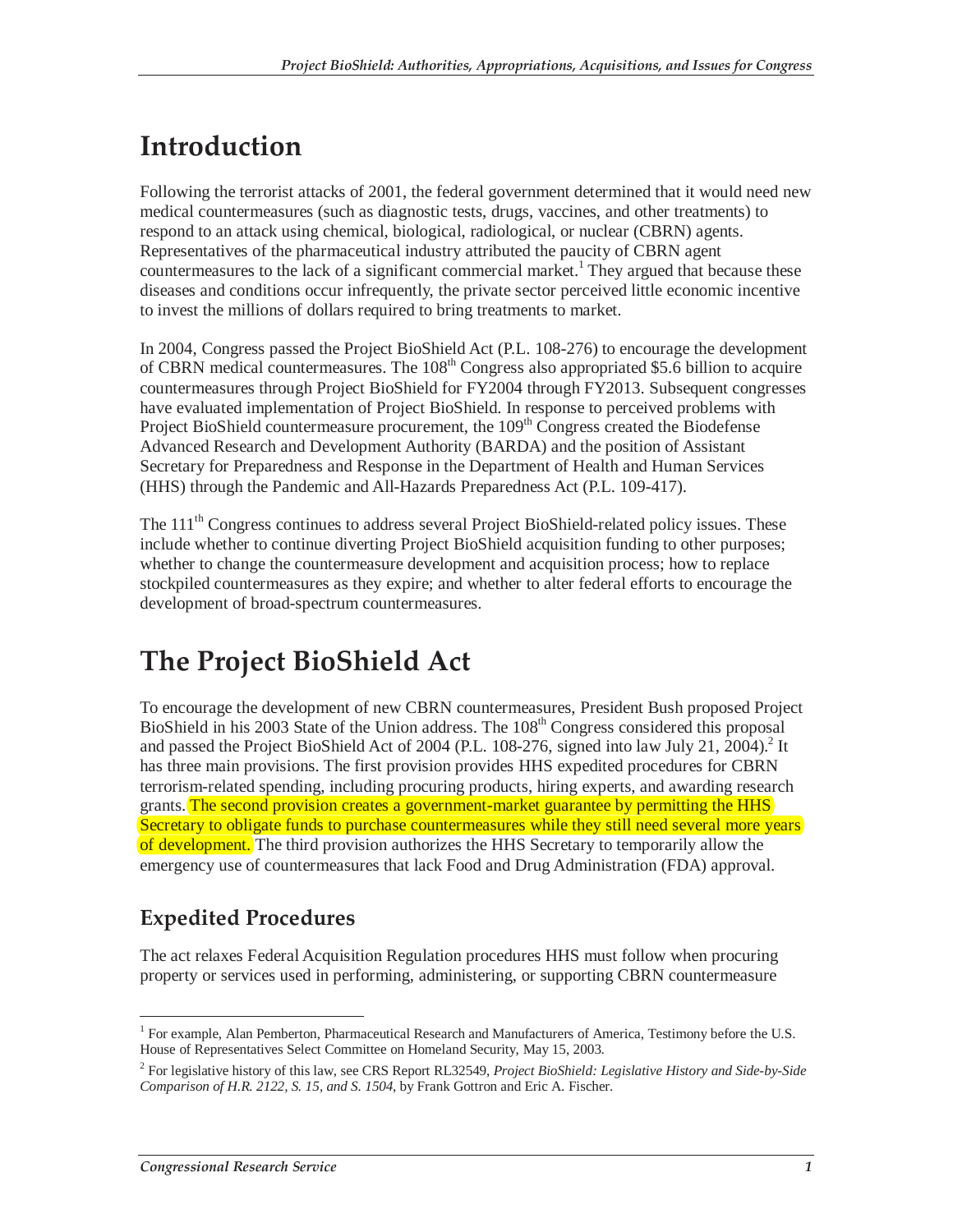research and development (R&D). These expedited procedures decrease both the amount of paperwork required for these expenditures and the potential for oversight. The act also increases the maximum amount, from \$100 thousand to \$25 million, for contracts awarded under simplified acquisition procedures. It also allows these purchases using other than full and open competition. According to the Government Accountability Office (GAO), HHS used the simplified acquisitions procedure authority for five contracts. These contracts, all executed between 2004 and 2005 using funds from the National Institutes of Health, totaled approximately \$30 million.<sup>3</sup> Through December 2008, HHS had not exercised its authority to use other than full and open competition.<sup>4</sup>

The Project BioShield Act authorizes the HHS Secretary to use an expedited award process for grants, contracts, and cooperative agreements related to CBRN countermeasure R&D, if the Secretary deems that a pressing need for an expedited award exists. The act limits this authority to awards worth \$1.5 million or less. This expedited award process replaces the normal peer review process. Some scientists have expressed concerns that an expedited review process would reduce research quality.<sup>5</sup> The normal peer review process can provide proposals with greater scientific merit a higher probability of receiving funding, a factor potentially lost in an expedited process. According to HHS, the National Institute of Allergies and Infectious Diseases (NIAID) awarded 5 contracts and 47 grants through this expedited peer review process through December 2008.<sup>6</sup> The NIAID awarded these expedited grants within three to nine months after the application deadline. Grants that go through the normal peer review process typically take 9 to 18 months to receive funding. $^7$ 

### **Market Guarantee**

The Project BioShield Act is designed to guarantee companies that the government will buy new, successfully developed CBRN countermeasures for the Strategic National Stockpile (SNS).<sup>8</sup>The act allows the HHS Secretary, with the concurrence of the DHS Secretary and upon the approval of the President, to promise to buy a product up to eight years before it is reasonably expected to be delivered.<sup>9</sup> Originally, HHS could pay a company only on the delivery of a substantial portion

<sup>-</sup><sup>3</sup> These contracts are distinct from the contracts using Project BioShield funds described later in this report (see "Acquisitions"). The HHS used these contracts to purchase treatments for botulism and internal radioactive particle contamination. See U.S. Government Accountability Office, *Project BioShield: HHS Can Improve Agency Internal Controls for Its New Contracting Authorities*, GAO-09-820, July 21, 2009, p. 7.

<sup>4</sup> U.S. Government Accountability Office, *Project BioShield: HHS Can Improve Agency Internal Controls for Its New Contracting Authorities*, GAO-09-820, July 21, 2009, http://www.gao.gov/new.items/d09820.pdf; U.S. Department of Health and Human Services, *Project BioShield Annual Report to Congress August 2007 through December 2008*, 2009, p. 8.

<sup>5</sup> John Miller, "Interview with Richard Ebright," *The Scientist*, vol. 17 (7), April 7, 2003, p. 52.

<sup>&</sup>lt;sup>6</sup> The HHS has not published 2009 data as of the appearance of this report in June 2010. See U.S. Department of Health and Human Services, *Project BioShield Annual Report to Congress July 2004 -July 2006*, p. 2; U.S. Department of Health and Human Services, *Project BioShield Annual Report to Congress August 2006 -July 2007*, p. 32; and U.S. Department of Health and Human Services, *Project BioShield Annual Report to Congress August 2007 through December 2008*, p. 9.

<sup>7</sup> See http://www.niaid.nih.gov/ncn/grants/charts/timeline\_resub.htm.

<sup>&</sup>lt;sup>8</sup> The SNS contains pharmaceuticals, vaccines, medical supplies, and medical equipment to respond to terrorist attacks and other emergencies.

<sup>&</sup>lt;sup>9</sup> President Bush delegated the presidential approval step to the Director of the Office of Management and Budget (OMB). The OMB retains this authority in the Obama administration. See Executive Office of the President, "Designation and Authorization to Perform Functions under Section 319F-2 of the Public Health Service Act," 69 *Fed.*  (continued...)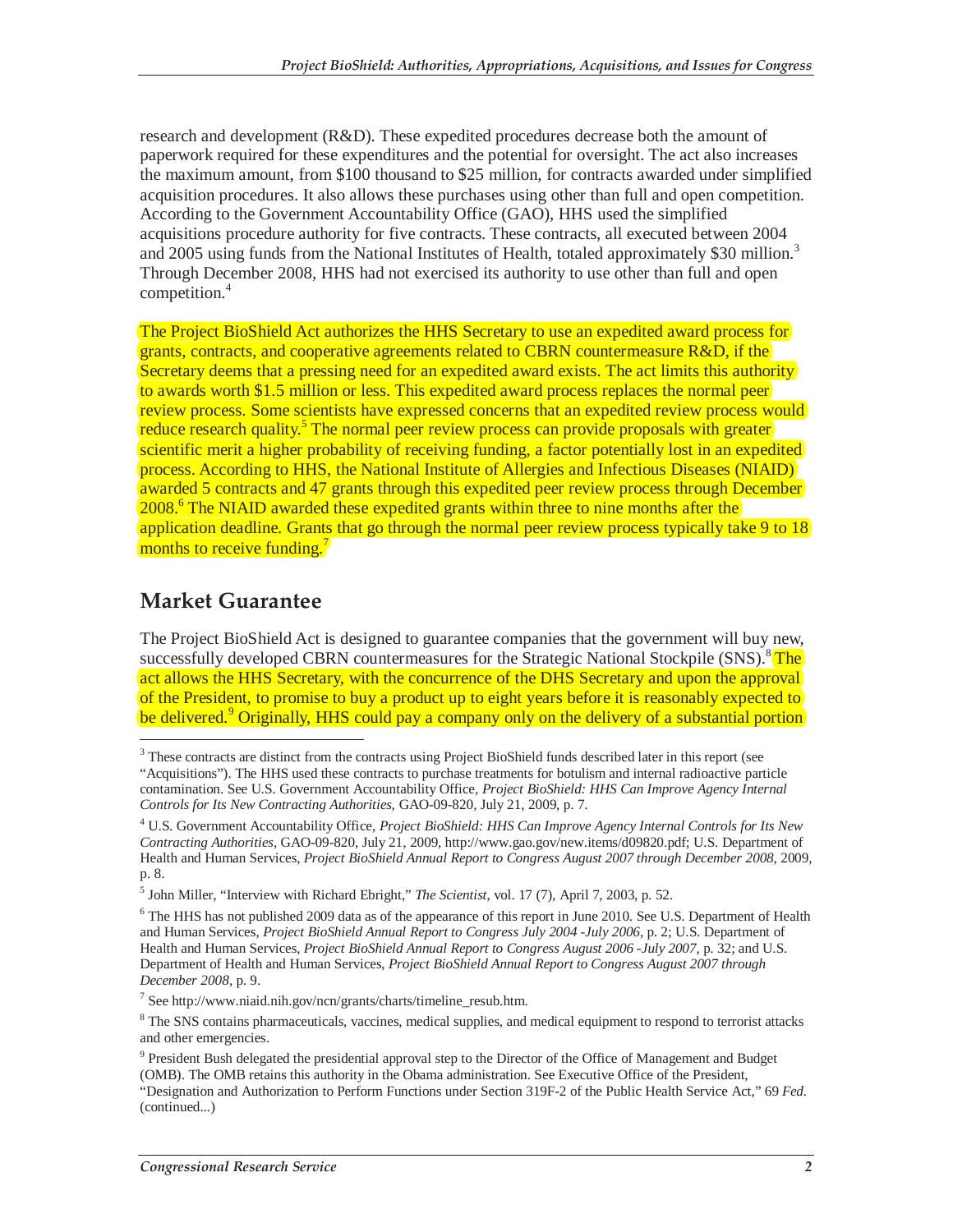of the countermeasure. The Pandemic and All-Hazard Preparedness Act (P.L. 109-417) modified the Project BioShield Act to allow for milestone-based payments of up to half of the total award before delivery.<sup>10</sup> Therefore, this guarantee reduces the market risk for the company and the milestone payments partially reduce the company's exposure to development risk (i.e., the risk) that the countermeasure will fail during testing and be undeliverable).

The Project BioShield Act allows HHS to purchase unapproved and unlicensed countermeasures. It requires the HHS Secretary to determine that "sufficient and satisfactory clinical experience or research data ... support[s] a reasonable conclusion that the product will qualify for [FDA] approval or [HHS] licensing ... within eight years."<sup>11</sup> Because most drugs that begin these processes fail to become approved treatments, critics of this provision suggest that the government will end up purchasing countermeasures that may never be approved. To reduce the government's financial risk associated with this provision, the act allows HHS to write contracts in which unapproved products may be purchased at lower cost than approved products. The HHS used some of these authorities when structuring each of the Project BioShield contracts discussed below (see "Acquisitions" below).

### **Emergency Use of Unapproved Products**

The FDA and HHS designed their approval and licensing processes to protect people from ineffective or dangerous treatments. The Project BioShield Act allows the HHS Secretary to temporarily authorize the emergency use of medical products that are not approved by the FDA or licensed by HHS. To exercise this authority, the HHS Secretary must conclude that:

- the agent for which the countermeasure is designed can cause serious or lifethreatening disease;
- the product may reasonably be believed to be effective in detecting, diagnosing, treating, or preventing the disease;
- the known and potential benefits of the product outweigh its known and potential risks;
- no adequate alternative to the product is approved and available; and
- any other criteria prescribed in regulation are met.<sup>12</sup>

Such emergency use authorizations (EUAs) remain in effect for one year unless the Secretary terminates them earlier. The Secretary may renew expiring authorizations.

<u>.</u>

<sup>(...</sup>continued)

*Reg.* 70349, December 3, 2004.

<sup>10</sup> For more on this law, see CRS Report RL33589, *The Pandemic and All-Hazards Preparedness Act (P.L. 109-417): Provisions and Changes to Preexisting Law*, by Sarah A. Lister and Frank Gottron.

 $11$  42 U.S.C. § 247d-6b(c).

<sup>&</sup>lt;sup>12</sup> 21 U.S.C. § 360bbb-3(c). For more information on how the Secretary determines whether a product meets these conditions, see U.S. Department of Heath and Human Services, Food and Drug Administration, *Guidance—Emergency Use Authorization of Medical Products*, July 2007, available at http://www.fda.gov/RegulatoryInformation/Guidances/ ucm125127.htm.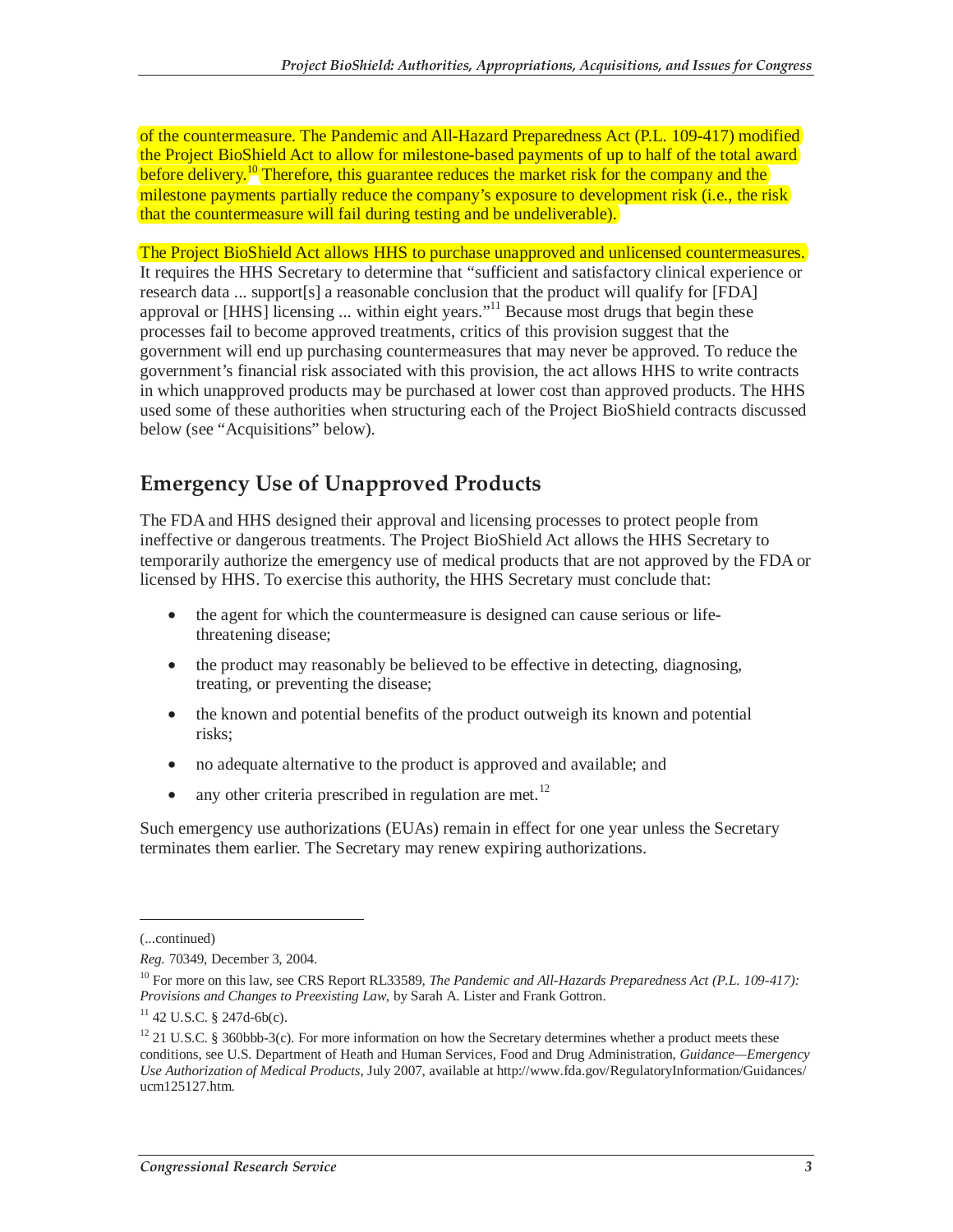The HHS Secretary has issued several EUAs. In January 2005, the HHS Secretary issued an EUA allowing the vaccination of Department of Defense (DOD) personnel with a specified type of anthrax vaccine.<sup>13</sup> This EUA expired in January 2006. The HHS Secretary issued EUAs to permit use of five countermeasures to the 2009 H1N1 "swine" influenza outbreak:<sup>14</sup> the antiviral influenza treatments Tamiflu (oseltamivir) and Relenza (zananivir), <sup>15</sup> N95 respirators, and two diagnostic kits to help identify cases of this disease.<sup>16</sup> These EUAs expired June 23, 2010. The only EUA remaining active permits the distribution of antibiotic kits containing doxycycline hyclate to certain people participating in the Cities Readiness Initiative.<sup>17</sup>

### **Reporting Requirements**

The Project BioShield Act of 2004 requires the HHS Secretary to report annually to Congress on the use of some of the authorities granted by this law. The reports must summarize each instance that HHS used the expedited procurement and grant procedures and allowed the emergency use of unapproved products. The reports must explain why HHS needed to use these authorities. The HHS has produced three such reports to date.<sup>18</sup>

This act also requires GAO to assess actions taken under authorities granted by the act, determine the effectiveness of the act, and recommend additional measures to address deficiencies. In July 2009, GAO published two reports in response to this requirement. The first report recommended that HHS improve some internal controls it implemented for the expedited contracting procedures (see "Expedited Procedures" above).<sup>19</sup> The second report described the manner in which HHS had used Project BioShield to support development and procurement of CBRN medical countermeasures.<sup>20</sup> This report contained no recommendations for improving Project BioShield.<sup>21</sup>

<sup>-</sup>13 70 *Fed. Reg.* 5452.

<sup>14</sup> For additional information, see CRS Report R40554, *The 2009 Influenza Pandemic: An Overview*, by Sarah A. Lister and C. Stephen Redhead.

<sup>&</sup>lt;sup>15</sup> Although the antiviral treatments had been previously approved for treating influenza, the EUA makes it easier to distribute these treatments and allows their use for infants and children younger than had been previously allowed.

<sup>&</sup>lt;sup>16</sup> For more information on these EUAs, see http://www.cdc.gov/h1n1flu/eua/.

<sup>&</sup>lt;sup>17</sup> For more on this program, see http://www.bt.cdc.gov/cri/. Absent further action, this EUA will expire on October 1, 2010.

<sup>18</sup> Available online at http://www.hhs.gov/aspr/barda/bioshield/annualreport/.

<sup>19</sup> U.S. Government Accountability Office, *Project BioShield: HHS Can Improve Agency Internal Controls for Its New Contracting Authorities*, GAO-09-820, July 21, 2009, http://www.gao.gov/new.items/d09820.pdf.

<sup>&</sup>lt;sup>20</sup> U.S. Government Accountability Office, *Project BioShield Act: HHS Has Supported Development, Procurement, and Emergency Use of Medical Countermeasures to Address Health Threats*, GAO-09-878R, July 24, 2009, http://www.gao.gov/new.items/d09693r.pdf.

<sup>21</sup> Other BioShield-related GAO reports include U.S. Government Accountability Office, *Anthrax: Federal Agencies Have Taken Some Steps to Validate Sampling Methods and to Develop a Next-Generation Anthrax Vaccine*, GAO-06- 756T, May 9, 2006; and U.S. Government Accountability Office, *Project BioShield: Actions Needed to Avoid Repeating Past Problems with Procuring New Anthrax Vaccine and Managing the Stockpile of Licensed Vaccine*, GAO-08-88, October 23, 2007.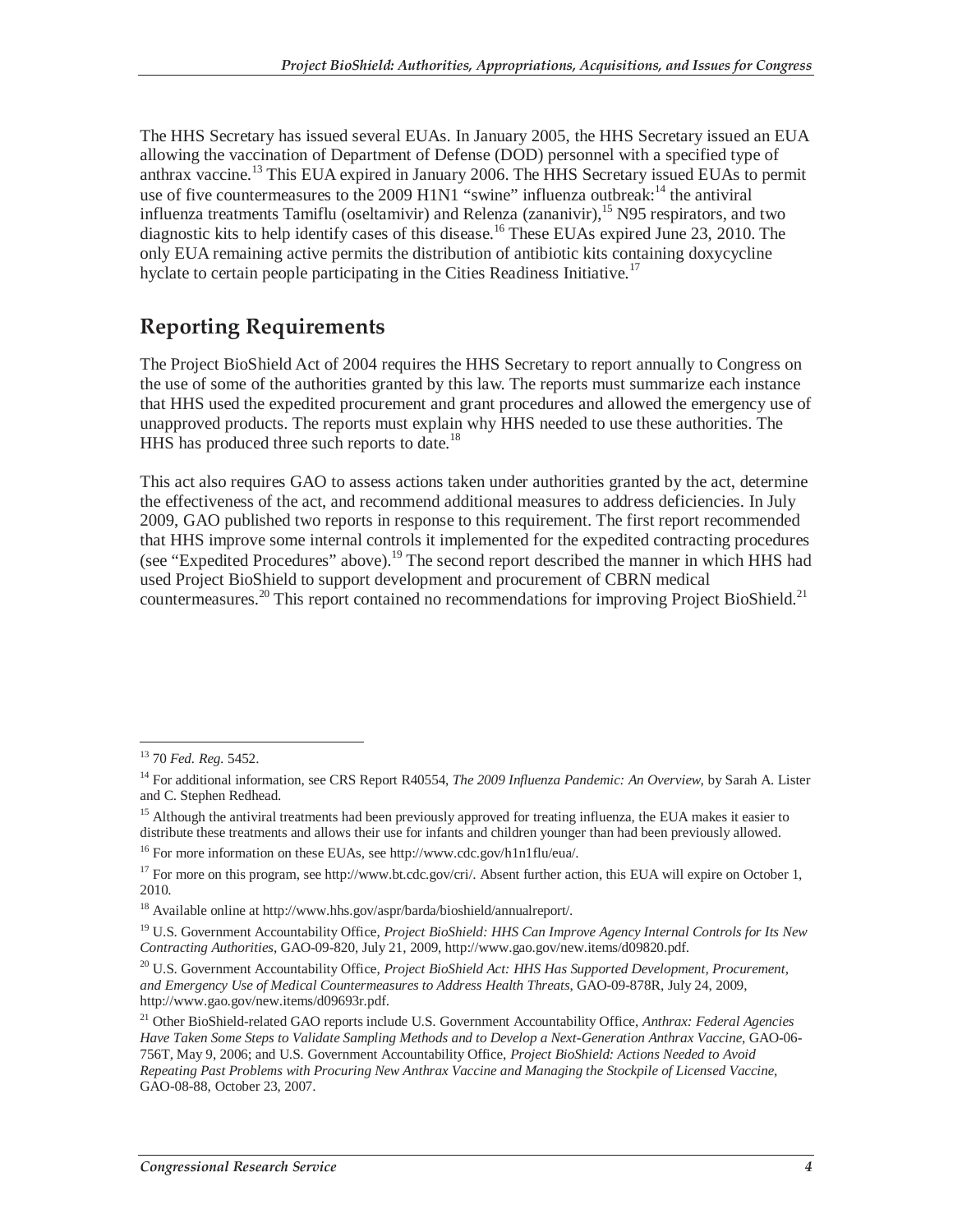# **Appropriations**

The Project BioShield Act did not appropriate any funds. Instead, it authorized the appropriation of up to a total of \$5.593 billion for procuring countermeasures from FY2004 through FY2013. The Department of Homeland Security Appropriations Act, 2004 (P.L. 108-90) appropriated this amount into a special reserve fund and provided explicit time windows during which the money could be obligated. P.L. 108-90 specified that \$3.418 billion were available for obligation from FY2004 to FY2008. The balance of the advance appropriation plus unobligated funds remaining from FY2004 to FY2008 became available in FY2009 for obligation from FY2009 to FY2013. The Project BioShield Act specified that these funds are only for the procurement of CBRN countermeasures using the Project BioShield authorities and may not be used for other purposes, such as countermeasure development grants or program administration.

Congress advance-appropriated the 10-year program but retains the power to annually increase or decrease the amount in the special reserve fund. Congress removed \$25 million from this account through rescissions enacted in the Consolidated Appropriations Act, 2004 (P.L. 108-199) and the Consolidated Appropriations Act, 2005 (P.L. 108-447). See **Table 1**.

Congress has also transferred funds from this account for purposes other than CBRN countermeasure procurement. These transfers fall into two categories: those related to pandemic influenza preparedness and those related to CBRN countermeasures research and development. The Omnibus Appropriations Act, 2009 (P.L. 111-8) transferred \$412 million to HHS from the special reserve fund. Of this amount, \$137 million went to help respond to and prepare for pandemic influenza and \$275 million went to fund countermeasure advanced development through the Biodefense Advanced Research and Development Authority (BARDA, see "BioShield and BARDA" below).<sup>22</sup> The Consolidated Appropriations Act, 2010 (P.L. 111-117) transferred \$609 million to HHS. Of this amount, \$305 million went to BARDA for countermeasure advanced development and \$304 million went to the National Institute of Allergy and Infectious Diseases to fund countermeasure basic research. See **Table 1**.

Congress transferred the remaining balance in the DHS "Biodefense Countermeasure" account, into the HHS "Public Health and Social Services Emergency Fund" account through the Consolidated Appropriations Act, 2010 (P.L. 111-117). These funds are to remain available for obligation through FY2013 for Project BioShield-related countermeasure purchases. Congressional appropriators estimated that after accounting for the FY2010 transfers for basic research and advanced development, \$2.424 billion remained available for Project BioShield acquisitions at the beginning of  $FY2010.<sup>23</sup>$ 

The Disaster Relief and Summer Jobs Act of 2010 (H.R. 4899, as amended by the House on July 1, 2010), would rescind \$2 billion from the HHS "Public Health and Social Services Emergency Fund." The act would rescind appropriations made for pandemic influenza preparedness and Project BioShield acquisitions. The act does not specify how much would come from each program. Instead, it would require the HHS Secretary, in consultation with the Director of the

 $\frac{1}{2}$ 22 P.L. 111-8 explanatory statement, *Congressional Record*, February 23, 2009, p. H2240.

 $23$  H.Rept. 111-366, p. 1045.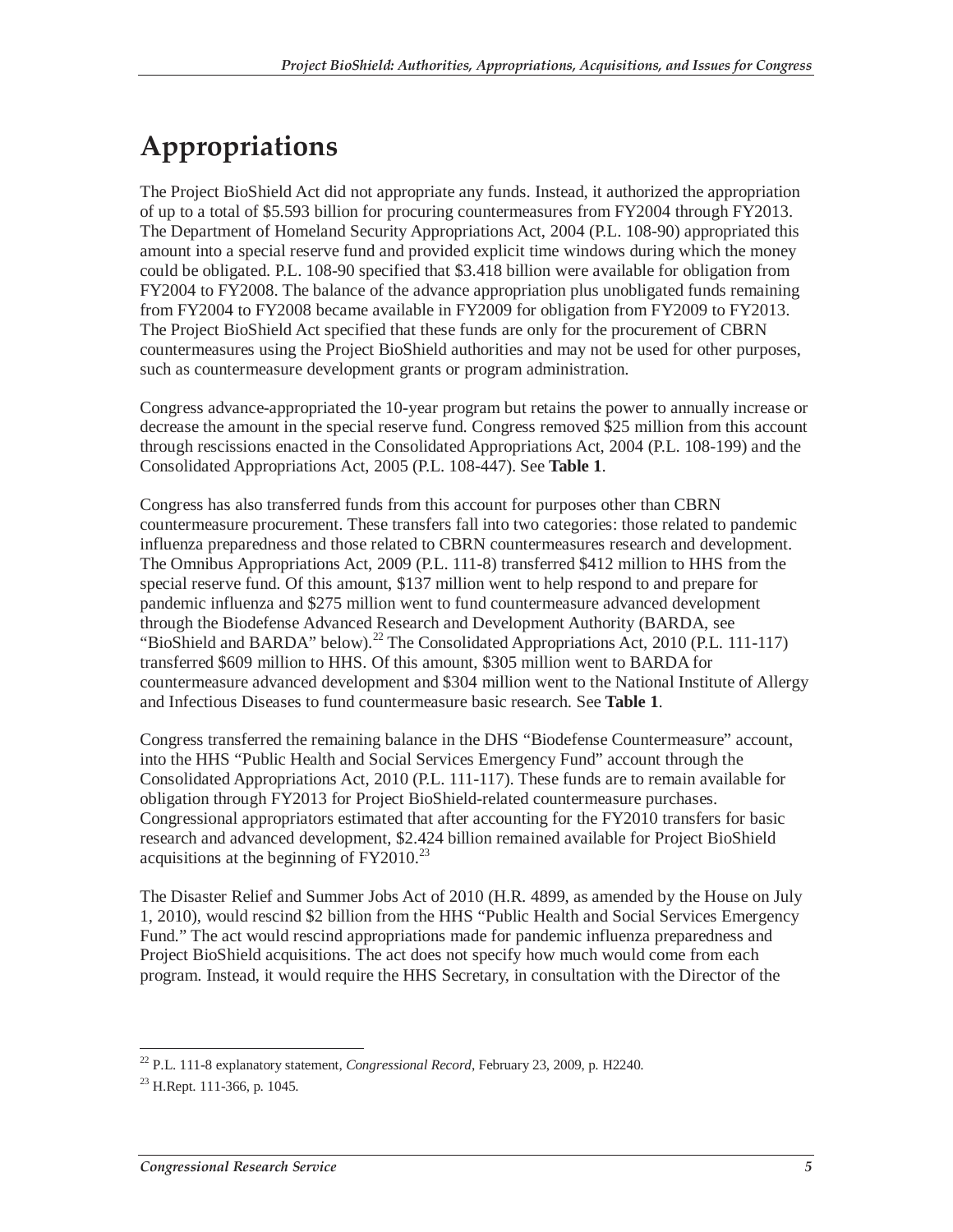Office of Management and Budget (OMB), to determine this ratio.<sup>24</sup> Potentially, the entire \$2 billion could come from the Project BioShield special reserve fund.

In his FY2011 budget request, President Obama proposed spending at least \$476 million of Project BioShield funds on BARDA activities, including to fund advanced development of CBRN countermeasures and BARDA's administrative costs.<sup>25</sup> The administration's proposal would also allow the HHS Secretary to transfer additional Project BioShield funds to support countermeasure development 15 days after notifying congressional appropriators. This requested authority has no explicit limit, i.e. all remaining Project BioShield funds would be eligible for such a transfer.

| <b>Fiscal</b><br>Year | <b>Public Law</b>                     | <b>Purpose</b>                                       | <b>Amount</b><br>(\$ in millions) |
|-----------------------|---------------------------------------|------------------------------------------------------|-----------------------------------|
| 2004                  | P.L. 108-199                          | Rescission                                           | 5                                 |
| 2005                  | P.L. 108-447                          | Rescission                                           | 20                                |
| 2009                  | P.L. 111-8                            | Transfer for Advanced Development                    | 275                               |
|                       |                                       | Transfer for Pandemic Flu Preparedness               | 137                               |
| 2010                  | P.L. 111-117                          | <b>Transfer for Advanced Development</b>             | 305                               |
|                       |                                       | Transfer for Basic Research                          | 304                               |
| 2011                  | H.R. $4899$ , as amended <sup>a</sup> | Rescission (maximum amount) <sup>b</sup>             | 2.000                             |
| 2011                  | President's Budget<br>Request         | Transfer for Advanced Development and Administration | 476c                              |
|                       |                                       | Total Actual and Proposed Rescissions and Transfers  | 3,522                             |

#### **Table 1. Project BioShield Rescissions and Transfers: FY2001 to FY2011**

(Actual and Proposed)

**Source:** CRS analysis of P.L. 108-199; P.L. 108-447; P.L. 111-8; P.L. 111-117; and HHS, *FY2011 Public Health and Social Services Emergency Fund Justification of Estimates for Appropriations Committees*.

**Note:** Amounts rounded to nearest million.

- a. H.R. 4899, as amended, has not passed the House or the Senate.
- b. Maximum amount authorized for rescission from Project BioShield funds. Actual amount to be determined by the HHS Secretary in conjunction with OMB Director.
- c. The request would also allow the HHS Secretary to increase this transfer amount 15 days after notifying the House and Senate appropriation committees.

### **Acquisitions**

The first Project BioShield contract was announced on November 4, 2004.<sup>26</sup> The HHS contracted with VaxGen, Inc. for delivery of 75 million doses of a new type of anthrax vaccine (recombinant

-

 $^{24}$  H.R. 4899, Sec. 4155.

<sup>25</sup> U.S. Department of Health and Human Services, *FY2011 Public Health and Social Services Emergency Fund Justification of Estimates for Appropriations Committees*, p. 13.

<sup>&</sup>lt;sup>26</sup> For the status of current requests and contracts, see the U.S. Department of Health and Human Services Project BioShield procurement page at http://www.hhs.gov/aspr/barda/procurement/cbrnactivities.html. For issues regarding these awards, see CRS Report RL33907, *Project BioShield: Appropriations, Acquisitions, and Policy Implementation*  (continued...)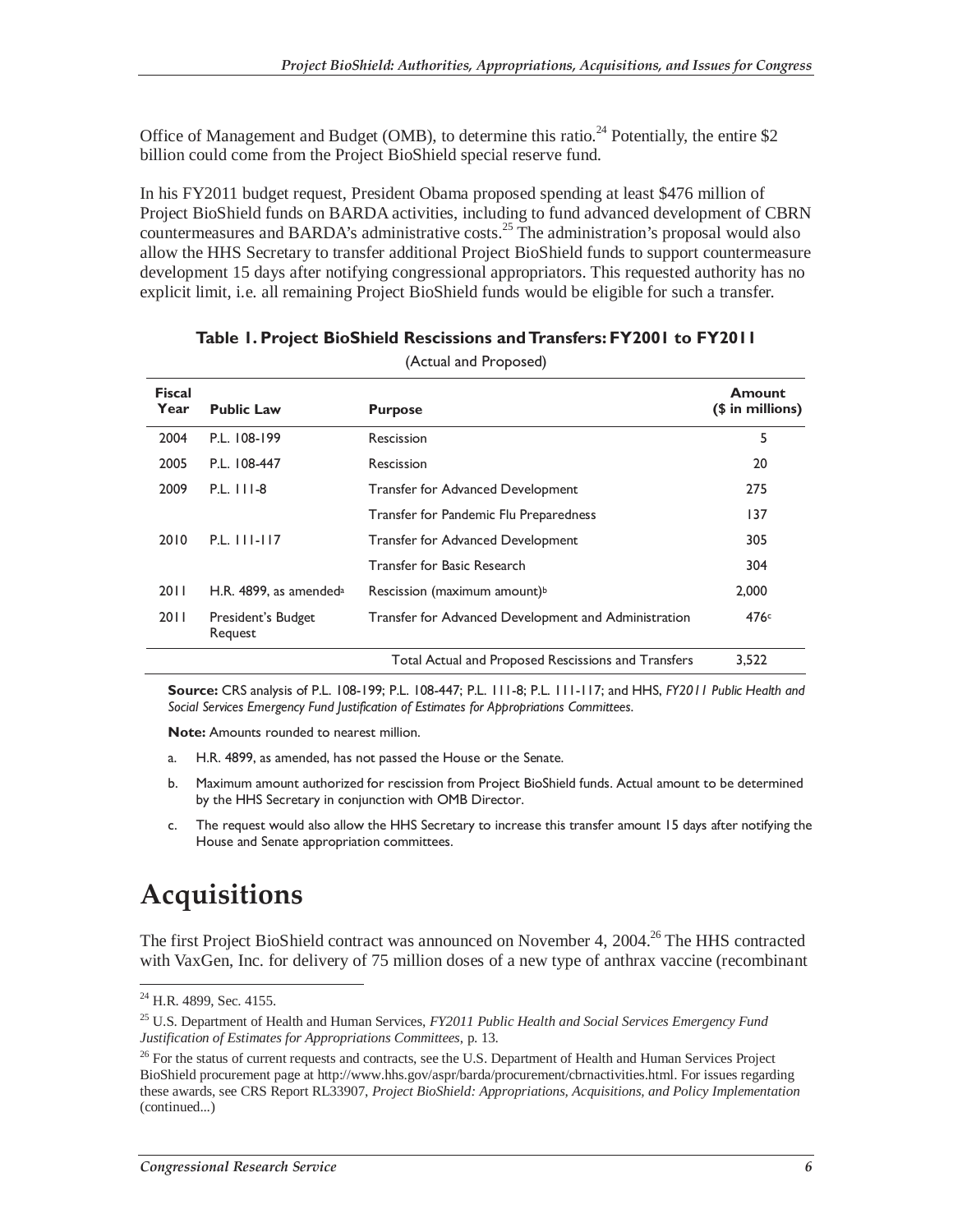protective antigen or rPA) within three years. This contract had a value of \$879 million. See **Table 2**. On December 17, 2006, HHS terminated this contract because VaxGen, Inc., failed to meet a contract milestone. $^{27}$  Subsequent contracts include:

- \$690 million for 29 million doses of the currently approved anthrax vaccine (anthrax vaccine adsorbed or AVA) from Emergent BioSolutions, Inc.;
- \$315 million for 65 thousand doses of Raxibacumab (ABthrax), a treatment for anthrax, from Human Genome Sciences, Inc.;
- \$144 million for 10 thousand doses of Anthrax Immune Globulin, a treatment for anthrax, from Cangene Corporation;
- \$505 million for 20 million doses of a new smallpox vaccine (Modified Vaccinia Ankara or MVA) from Bavarian Nordic, Inc.;
- \$416 million for 200 thousand doses of botulinum antitoxin, a treatment for botulinum toxin exposure, from Cangene Corporation;
- \$18 million for 5 million doses of a pediatric form of potassium iodide, a treatment for radioactive iodine exposure, from Fleming Pharmaceuticals; and
- \$22 million for 395 thousand doses of pentetate calcium trisodium (also known as Ca-DTPA) and 80 thousand doses of pentetate zinc trisodium (also known as Zn-DTPA), two treatments for internal radioactive particle contamination, from Akorn, Inc.

Thus, excluding the canceled VaxGen contract, HHS has obligated approximately \$2.111 billion to date. Future targets for Project BioShield procurement include countermeasures against anthrax, viral hemorrhagic fevers, and radiation.<sup>28</sup>

-

<sup>(...</sup>continued)

*Issues for Congress*, by Frank Gottron.

<sup>&</sup>lt;sup>27</sup> U.S. Department of Health and Human Services, "Termination Letter - Contract No. HHSO100200500001C," Letter to VaxGen, Inc., December 19, 2006.

<sup>&</sup>lt;sup>28</sup> U.S. Department of Health and Human Services, Public Health Emergency Medical Countermeasure Enterprise, "Implementation Plan for Chemical, Biological, Radiological and Nuclear Threats," 72 *Fed. Reg.* 20122, April 23, 2007.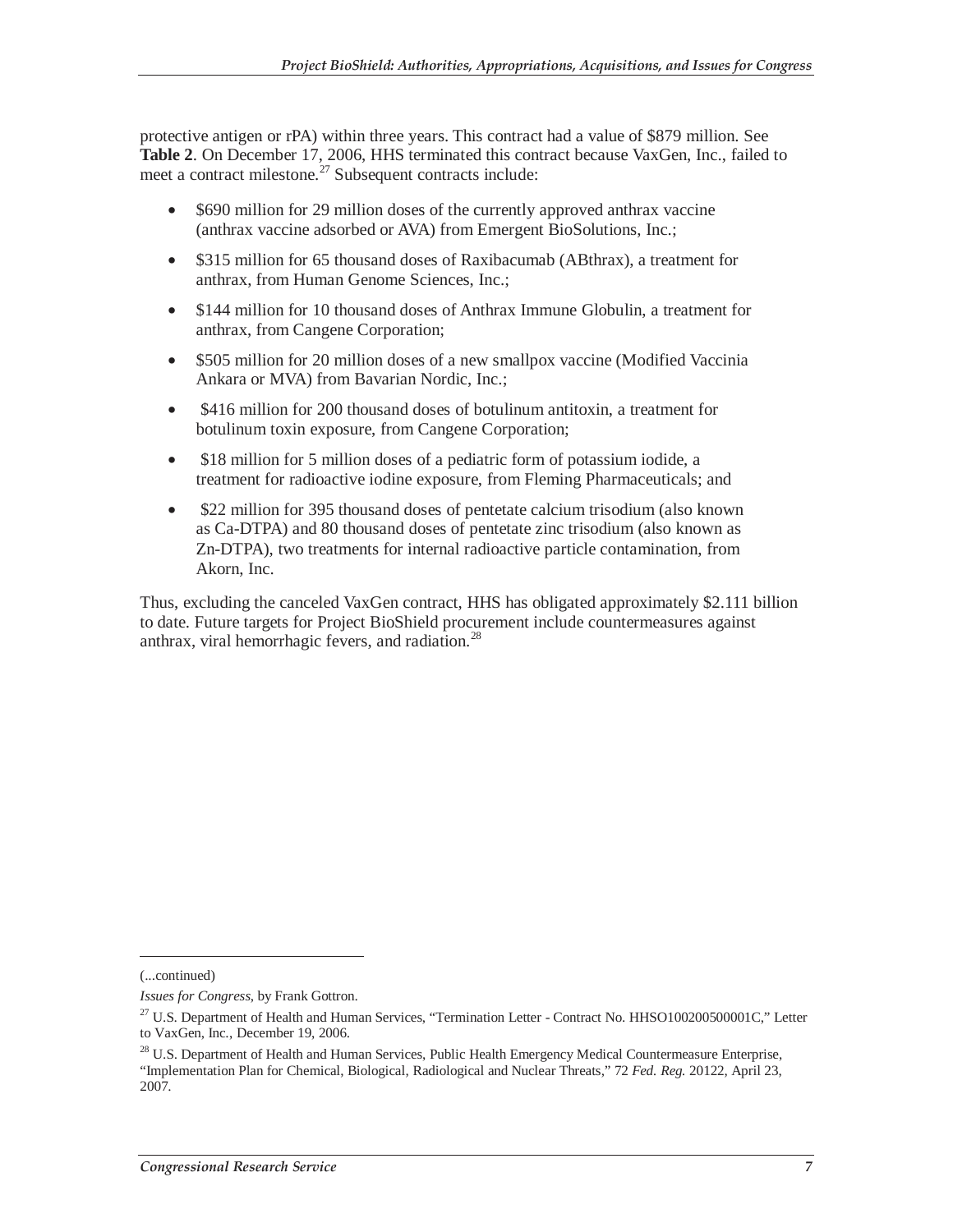| <b>Threat</b>                              | <b>Product</b>             | <b>Doses</b><br>(thousands) | Cost<br>(\$ millions) | Company                                                       | <b>Award Date</b>                    |
|--------------------------------------------|----------------------------|-----------------------------|-----------------------|---------------------------------------------------------------|--------------------------------------|
| Anthrax                                    | rPA vaccine                | 75,000                      | 879a                  | VaxGen, Inc.                                                  | $11/4/04$ ;<br>Cancelled<br>12/19/06 |
|                                            | AVA vaccine                | 28,750                      | 690b                  | Emergent<br>BioSolutions, Inc.<br>(formerly BioPort<br>Corp.) | 5/6/05; 5/5/06;<br>9/25/07           |
|                                            | Raxibacumab                | 65                          | 315                   | Human Genome<br>Sciences, Inc.                                | $6/19/06$ ;<br>7/29/2009             |
|                                            | Anthrax Immune<br>Globulin | 10                          | 44                    | Cangene Corp.                                                 | 7/28/06                              |
| <b>Smallpox</b>                            | <b>MVA</b> vaccine         | 20,000                      | 505                   | Bavarian Nordic, Inc.                                         | 6/4/07                               |
| <b>Botulinum</b><br>Toxin                  | <b>Botulinum Antitoxin</b> | 200                         | 416c                  | Cangene Corp.                                                 | 6/1/06                               |
| Radiological/<br><b>Nuclear</b>            | Potassium Iodide           | 4.800                       | 18                    | Fleming<br>Pharmaceuticals                                    | 3/18/05 and<br>2/8/06                |
|                                            | C <sub>a</sub> -DTPA       | 395                         |                       |                                                               |                                      |
|                                            | Zn-DTPA                    | 80                          | 22                    | Akorn, Inc.                                                   | 2/13/06                              |
| <b>Total Announced Obligations:</b>        |                            |                             | 2,989                 |                                                               |                                      |
| <b>Total Active Announced Obligations:</b> |                            |                             | 2,111 <sup>d</sup>    |                                                               |                                      |

#### **Table 2. Project BioShield Acquisition Activity**

**Source:** CRS analysis of HHS, *Project BioShield: Annual Report to Congress July 2004 -July 2006*; HHS, *Project BioShield: Annual Report to Congress August 2006 -July 2007*; HHS, *Project BioShield Annual Report to Congress August 2007 through December 2008;* HHS, "CBRN Acquisition Activities" http://www.hhs.gov/aspr/barda/procurement/ cbrnactivities.html; DHS, Office of Health Affairs*, Biodefense Countermeasures Congressional Justification FY2010*; and personal communication with HHS, June 8, 2009.

- a. This figure includes approximately \$1.5 million that HHS paid to VaxGen, Inc. for mandatory security upgrades. When HHS terminated the vaccine contract, VaxGen, Inc. kept this amount, while approximately \$878 million obligated for the vaccine became available for other Project BioShield procurements. Personal communication with BARDA, June 8, 2009.
- b. This total does not include a \$405 million contract for 14.5 million doses of AVA anthrax vaccine that HHS announced on September 30, 2008. According to HHS, this contract used Centers for Disease Control and Prevention funds rather than the Project BioShield special reserve fund. Personal communication with HHS, June 8, 2009.
- c. This figure includes \$50 million HHS obligated from the Project BioShield special reserve fund to this company in FY2004 after the DHS Appropriations Act, 2004, funded this account but before passage of the Project BioShield Act. See HHS, *Project BioShield: Annual Report to Congress July 2004—July 2006*, January 2007, p. 31.
- d. Announced obligations minus \$878 million for the cancelled rPA contract (see note a).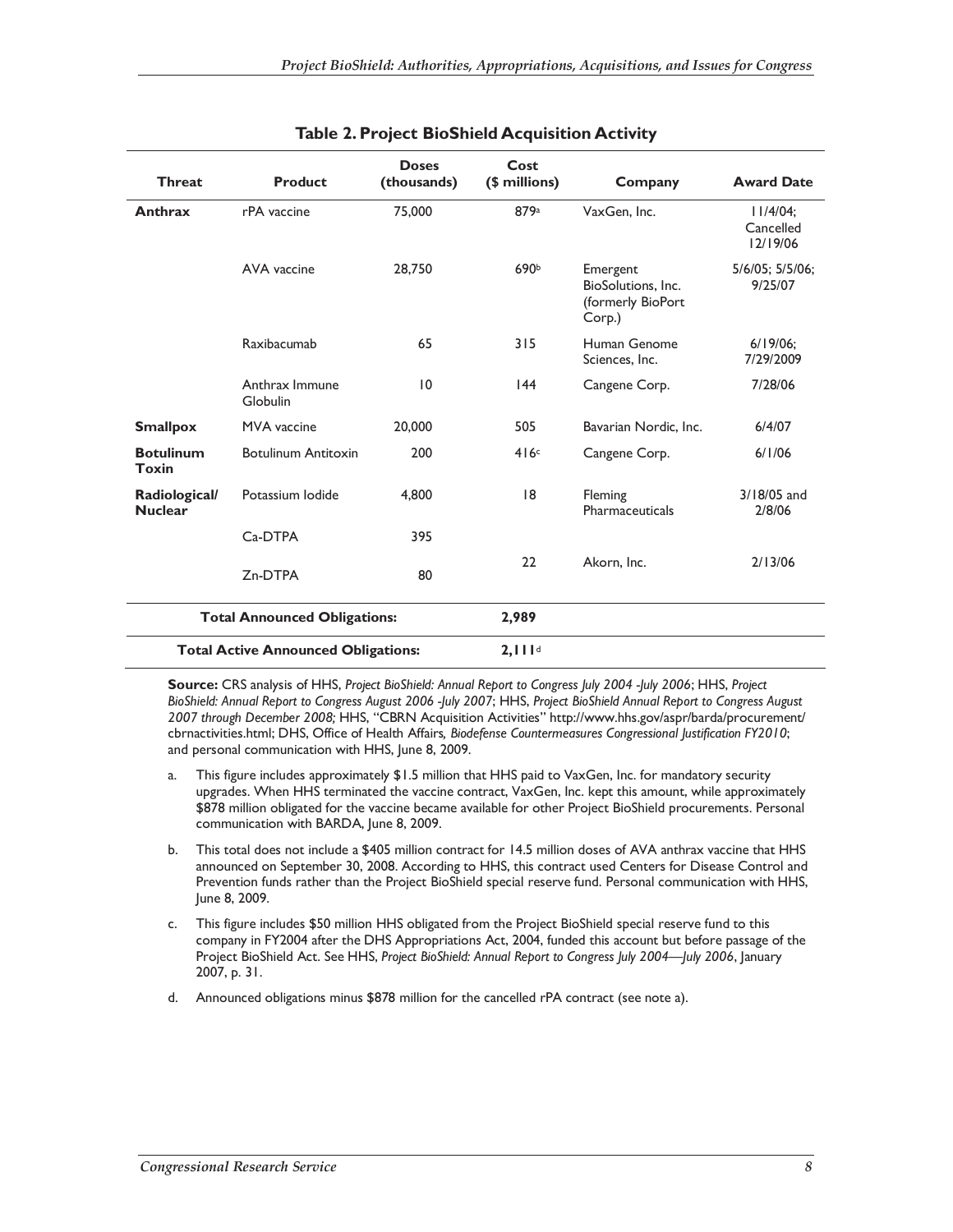# **BioShield and BARDA**

Congressional policymakers have scrutinized the implementation and effectiveness of the Project BioShield Act since its enactment. In response to perceived problems with Project BioShield countermeasure procurement, the 109<sup>th</sup> Congress, in the Pandemic and All-Hazards Preparedness Act (P.L. 109-417), created the Biodefense Advanced Research and Development Authority (BARDA) in HHS.

Many congressional policymakers concluded that Project BioShield had insufficiently encouraged the transition of promising basic research results into the product development stage. This period is often referred to as the "valley of death" because some seemingly promising products are not developed past this point due to lack of funding. As discussed above, Congress amended the Project BioShield Act through the Pandemic and All-Hazards Preparedness Act to allow HHS to pay up to half a Project BioShield contract's value in a series of sequential milestone payments. Thus, companies could receive payments while continuing to develop their promising product. Additionally, Congress created in BARDA a dedicated infrastructure to manage and fund advanced development and commercialization of CBRN countermeasures. In theory, industry can use BARDA funding to take promising drugs from the basic research through the advanced development stage, which may include clinical trials. Congress created the Biodefense Medical Countermeasure Development Fund to pay for such advanced development contracts. Although this account is separate from the Project BioShield special reserve fund, Congress has repeatedly funded the advanced development account through transfers from the Project BioShield account (see **Table 1**).

Critics of government funding for advanced development suggest that because of the high product failure rate, the government will inevitably fund unusable products. In addition to removing the development risks traditionally borne by industry, critics argue, directly funding advanced development inserts government decision-makers into the countermeasure development process; a role better suited to industry experts and entrepreneurs.<sup>29</sup> Some critics would prefer to have the government set product requirements and have industry determine how best to meet them. As originally enacted, Project BioShield took this latter approach, which Congress found insufficient in this particular case. Because advanced development activities can be lengthy, it may take several years to determine if this change has yielded better results than the original Project BioShield.

In addition to funding the advanced development of countermeasures, BARDA manages HHS' role in Project BioShield. The BARDA leads efforts to determine countermeasure requirements and executes all Project BioShield contracts.

# **Policy Issues**

The 111<sup>th</sup> Congress continues to address several Project BioShield-related policy issues. These include whether to continue diverting Project BioShield acquisition funding to other purposes; whether to change the countermeasure development and acquisition process; how to replace

<sup>-</sup>29 For more on these claims, see CRS Report RL33528, *Industrial Competitiveness and Technological Advancement: Debate Over Government Policy*, by Wendy H. Schacht.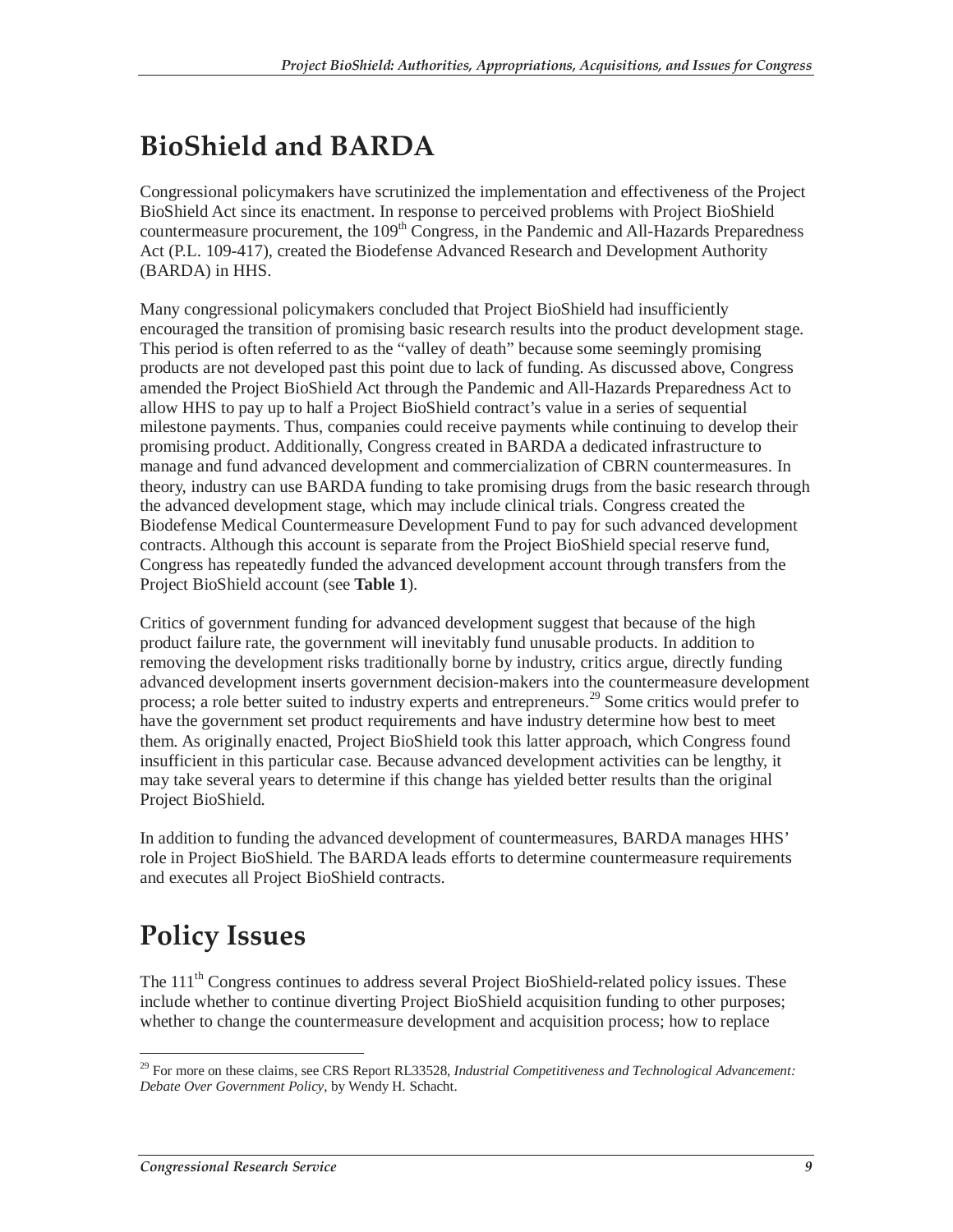stockpiled countermeasures as they expire; and whether to alter federal efforts to encourage the development of broad-spectrum countermeasures.

#### **Diversion of BioShield Funds to Other Purposes**

One of the distinguishing features of Project BioShield is the ten-year \$5.6 billion advance appropriation. Potential countermeasure developers considered the establishment of an advancefunded separate account dedicated solely to countermeasure procurement as integral to their participation in this program. The advance funding helped assure developers that payment for countermeasures they successfully developed would not depend on future, potentially uncertain appropriations processes. Although advance-funding the Project BioShield account may have provided some assurance of stability to developers, in practice, these funds have been subject to the annual appropriations process. Subsequent Congresses have rescinded or transferred approximately 19% of the advance appropriation and the Administration has requested additional diversions for FY2011. See **Table 1**. These transfers fall into two categories: those related to CBRN countermeasures research and development and those related to pandemic influenza preparedness.

The transfers out of this account could be interpreted as Congress and the President adjusting the amount of funds available so that they track more closely with the actual ability of HHS to obligate them. In appropriating \$5.6 billion over ten years for Project BioShield, Congress anticipated an average obligation rate of \$560 million per each year. However, HHS has obligated at a slower pace, an average of \$325 million annually. Had Congress not transferred Project BioShield funds to other accounts, HHS would need to obligate \$1.16 billion annually from FY2011 to FY2013 to exhaust the fund before its expiration. After accounting for the enacted transfers, HHS would need to obligate \$850 million annually to exhaust the fund before its expiration. If the President's FY2011 requested transfer of \$476 million is enacted, HHS would need to obligate \$610 million annually to exhaust the fund. Separately, H.R. 4899 proposes rescinding \$2 billion from a combination of pandemic influenza and Project BioShield funds. HHS and OMB would determine the fraction of that total to come from Project BioShield funds. If they decided that the entire rescission should come from Project BioShield funds, then HHS would need to obligate \$180 million annually to exhaust the fund before its expiration.

#### **Transfers for CBRN Countermeasure Research and Development**

In FY2009 and FY2010, Congress transferred a total of \$580 million from the special reserve fund to BARDA to support CBRN countermeasure advanced research and development. The Administration justified its requests for such transfers by asserting that these funds will support "future successful acquisitions of medical countermeasures under Project BioShield."30 Thus, Congress could view such transfers as an attempt to improve the "lower than expected" rate of Project BioShield acquisitions.<sup>31</sup> In FY2010, citing similar reasons, Congress also transferred  $$304$  million to NIAID for countermeasure basic research.<sup>32</sup> For FY2011, President Obama has

<sup>-</sup><sup>30</sup> U.S. Department of Health and Human Services, *FY2010 Congressional Justification for the Public Health and Social Services Emergency Fund*, p. 46.

<sup>31</sup> U.S. Department of Homeland Security, Office of Health Affairs, *Biodefense Countermeasures Congressional Justification FY2010*, p. BIO-2.

 $32$  H.Rept. 111-220, p. 194.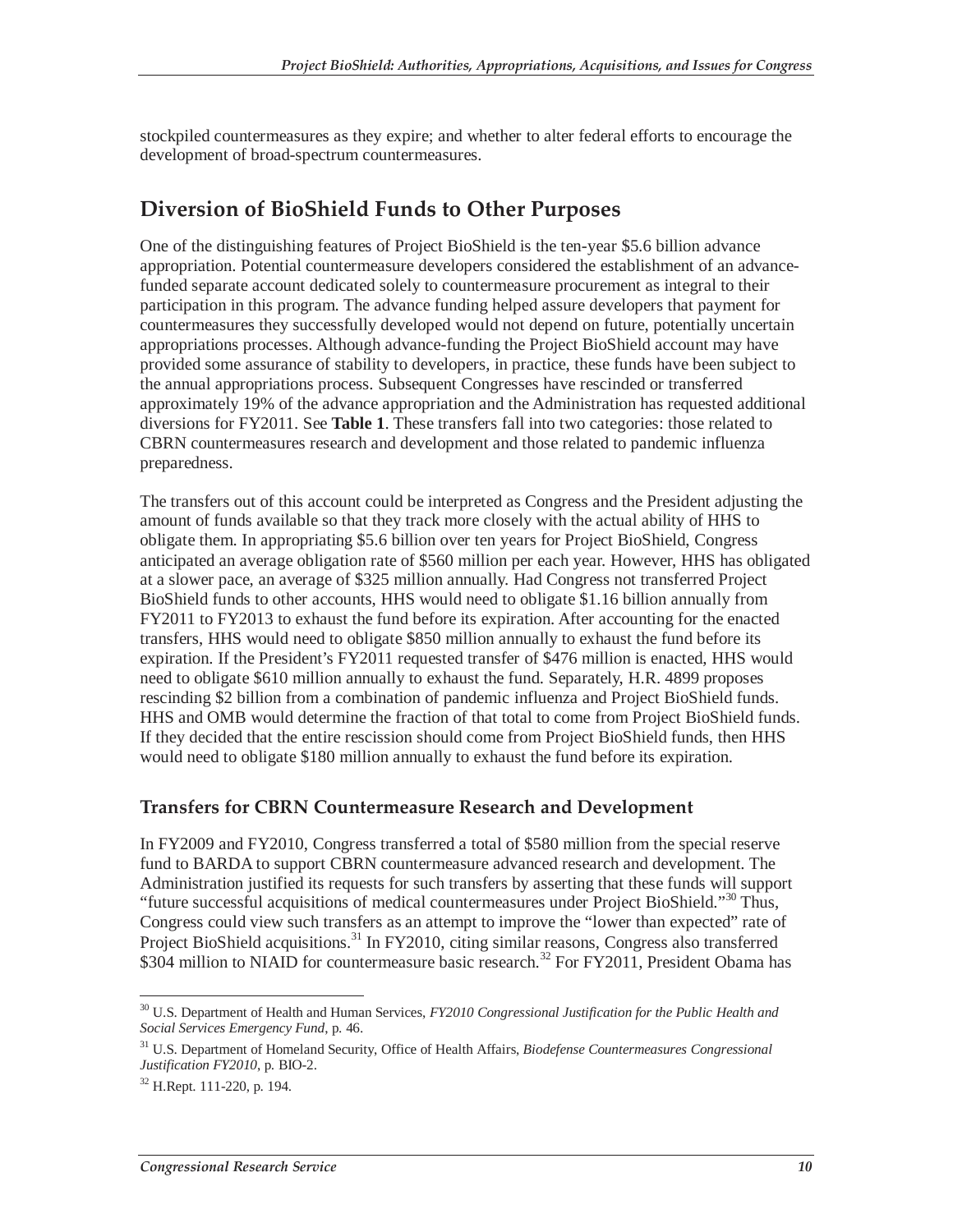requested transferring at least \$476 million to fund countermeasure development and administrative costs in BARDA.

This pattern of annual transfers from the Project BioShield special reserve fund to support countermeasure research and development activities may affect future CBRN countermeasure development and procurement activities. Continued transfers would reduce the amount of money available for countermeasure procurement, could affect the willingness of developers to participate in Project BioShield, and might change the respective roles of federal government and private developers in countermeasure development.

Annual transfers from this account to fund countermeasure research and development would continue to lower the amounts available for procuring CBRN countermeasures, their originally intended purpose. However, if funding began to constrain countermeasure procurement, Congress could reverse this course and appropriate additional money for Project BioShield acquisitions.<sup>33</sup>

By providing ten-year advance funding, Congress attempted to assure countermeasure developers that the funding of this program was not subject to the annual appropriations process. Continuing the pattern of annual transfers out of this fund, even with the potential for additional appropriations in future years, might cause potential countermeasure developers to feel dependent on the actions of future appropriators, precisely the situation that establishment and advance funding of the special reserve fund was designed to ameliorate. If potential countermeasure developers feel more dependent on the actions of future appropriators, they may be less inclined to begin or continue countermeasure development.

Industry representatives reportedly have asserted that transferring money from this account weakens the ability of private firms to raise the capital necessary to sustain long-term research and development for countermeasures and hinders their potential participation in Project BioShield.<sup>34</sup> On the other hand, transferring funds to support advanced development may reduce the amount that developers need to raise from other sources.

Funding transfers may also modify the relative roles of the federal government and the private sector in Project BioShield. Congress originally designed Project BioShield to minimize the risk that the government would pay for countermeasures that fail during development (see "Market Guarantee" above). Congress expected developers to manage this risk, using the governmentmarket guarantee to entice investors to fund countermeasure development. However, in using Project BioShield transfers to fund countermeasure development directly, the government assumes more of the development risk.

#### **Transfer for Pandemic Influenza Preparedness**

In FY2009, Congress transferred \$137 million from the Project BioShield special reserve fund to HHS for pandemic influenza preparedness and response. Additionally, President Obama requested that the conference committee on the Supplemental Appropriations Act, 2009 (P.L. 111- 32) allow the purchase of influenza countermeasures using the Project BioShield special reserve

<sup>-</sup><sup>33</sup> The House Committee on Appropriations has suggested that it would consider adding additional funds to the special reserve fund in the future. See H.Rept. 111-220, p. 194.

<sup>34</sup> Spencer Hsu, "Bipartisan WMD Panel Criticizes Obama Plan To Fund Flu Vaccine," *Washington Post*, June 8, 2009.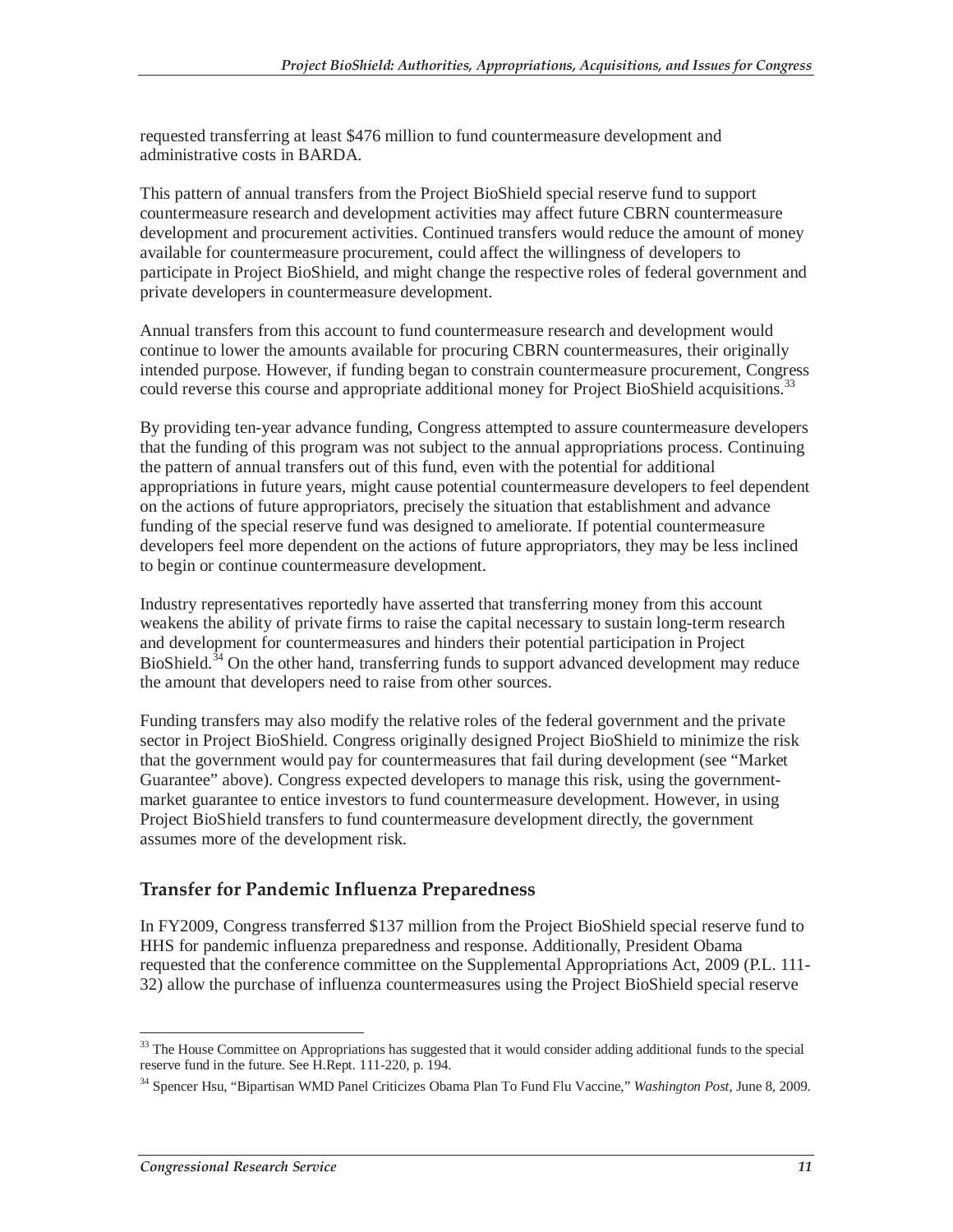fund.<sup>35</sup> Critics of this move charged that it would damage the biodefense countermeasure industry, "severely diminish the nation's efforts to prepare for WMD events," and "will leave the nation less, not more, prepared."<sup>36</sup> The conferees declined to provide this authority.<sup>37</sup> Similarly, in the Senate report to accompany the Department of Homeland Security Appropriations Act, 2010 (S. 1298), the committee "strongly" urged not using the special reserve fund to purchase influenza countermeasures.38 President Obama did not request similar pandemic influenza preparedness related transfers for FY2010 or FY2011.

### **Changing the Countermeasure Development and Acquisition Process**

Project BioShield represents just one piece of the federal effort to research, develop, and acquire countermeasures for civilian use. Other important aspects of this effort include risk assessment, strategic planning, countermeasure prioritization, basic research, countermeasure approval, and countermeasure distribution. Various federal agencies and departments have roles in different parts of this effort.<sup>39</sup> Experts inside and outside government have concluded that better coordination and stronger management of the overall process would increase the pace of countermeasure development and acquisition.<sup>40</sup>

HHS Secretary Sebelius ordered a comprehensive review of how her department develops and acquires countermeasures to all public health threats, including CBRN agents.<sup>41</sup> As part of this review, the Institute of Medicine and the National Biodefense Science Board have examined these issues. Their independent recommendations include empowering a single office to have the authority and responsibility to align component agencies' efforts; developing a coordinated budget request for HHS and DOD agencies involved in countermeasure development, approval, and acquisition; developing a common set of prioritized product needs and research dispensing

<sup>-</sup><sup>35</sup> Letter from President Barack Obama to Speaker of the House Nancy Pelosi, June 2, 2009, http://www.whitehouse.gov/omb/assets/budget\_amendments/supplemental\_06\_02\_09.pdf.

<sup>&</sup>lt;sup>36</sup> Letter from Senator Bob Graham, Chairman of the Commission on the Prevention of Weapons of Mass Destruction Proliferation and Terrorism, and Senator Jim Talent, Vice Chairman of the Commission on the Prevention of Weapons of Mass Destruction Proliferation and Terrorism, to President Obama, June 8, 2009, http://www.preventwmd.gov/ 6\_8\_2009/; Spencer Hsu, "Bipartisan WMD Panel Criticizes Obama Plan To Fund Flu Vaccine," *Washington Post*, June 8, 2009; and Matt Korade, "Lawmakers, Industry Jeer Plan to Fund Flu Preparedness With Bioshield Money," *CQ Homeland Security, June 9, 2009.* <sup>37</sup> P.L. 111-32 and H.Rept. 111-151.

 $38$  S.Rept. 111-31, p. 96.

<sup>39</sup> For additional information, see CRS Report R41123, *Federal Efforts to Address the Threat of Bioterrorism: Selected Issues for Congress*, by Frank Gottron and Dana A. Shea.

<sup>&</sup>lt;sup>40</sup> For example, George Korch, Senior Science Advisor, U.S. Department of Health and Human Services Office of the Assistant Secretary for Preparedness and Response, "Increasing the Product Pipeline for the Public Health Emergency Medical Countermeasure Enterprise," White Paper for the Institute of Medicine Workshop, *The Public Health Emergency Medical Countermeasures Enterprise: Innovative Strategies to Enhance Products from Discovery Through Approval*, Washington, DC, February 22, 2010; and National Biodefense Science Board, *Where Are the Countermeasures? Protecting America's Health from CBRN Threats*, March 2010.

<sup>&</sup>lt;sup>41</sup> Secretary of Health and Human Services Kathleen Sebelius, remarks to The American Medical Association Third National Congress on Health System Readiness, Washington, DC, December 1, 2009.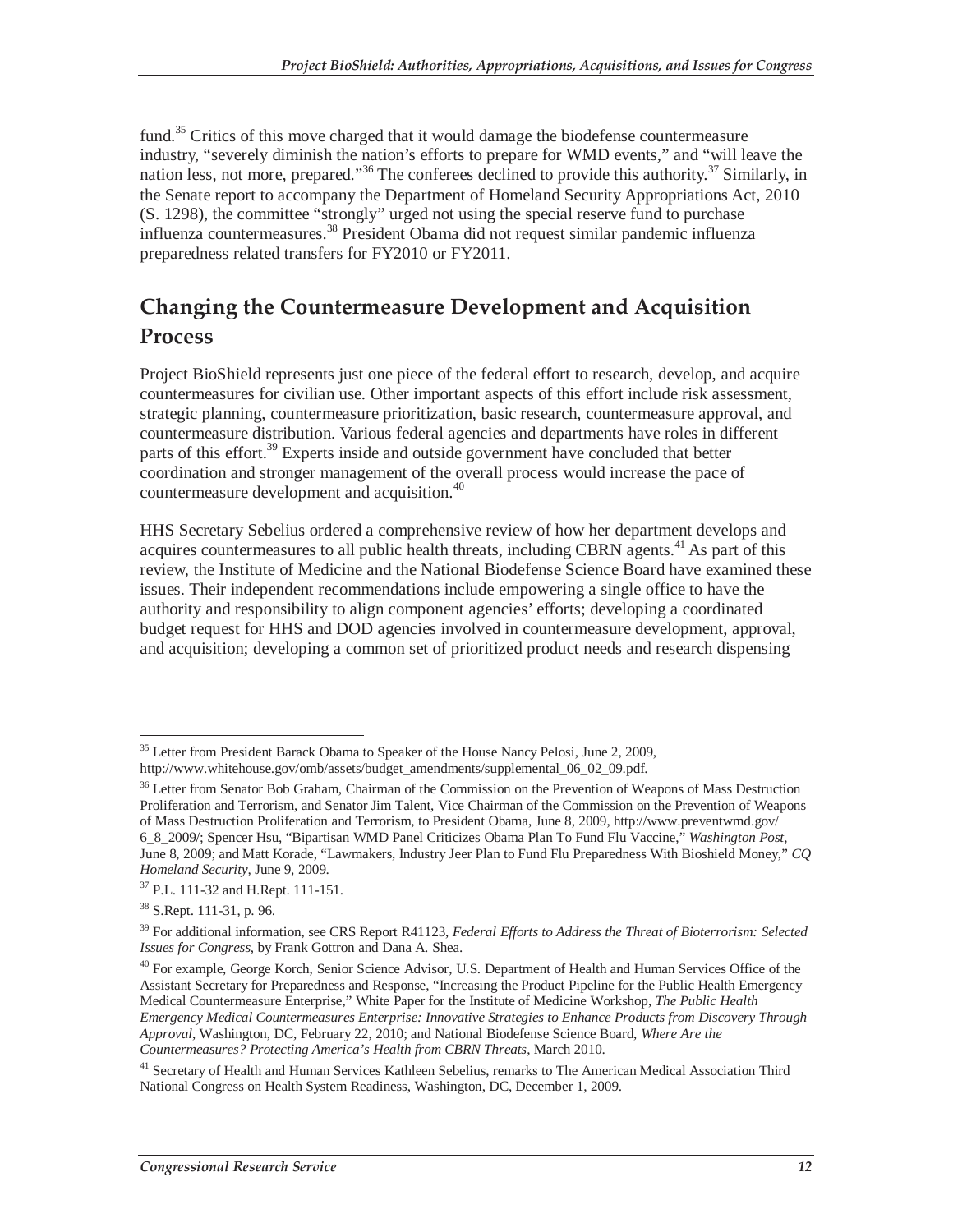goals to support them; and increasing the funding available for countermeasure acquisition and advanced development.<sup>42</sup>

Any changes that HHS proposes will likely draw congressional interest. Project BioShield was passed to increase delivery of CBRN countermeasures to the national stockpile. Both the Executive Branch and Congress have tried to improve how the overall process works. The Executive Branch created the Public Health and Emergency Medical Countermeasure Enterprise (PHEMCE) and promulgated a PHEMCE strategic plan and implementation plan.<sup>43</sup> As previously discussed, Congress created BARDA and the Office of the Assistant Secretary for Preparedness and Response (ASPR) through P.L. 109-417 in part to improve management and accountability of countermeasure procurement. Congress may take an interest in any proposed changes to the roles that it assigned BARDA or ASPR. Additionally, congressional policymakers will likely scrutinize the proposed changes to determine whether they will increase the successful development and acquisition of CBRN countermeasures for the national stockpile.

### **Stockpile Management**

All medicines, including those added to the Strategic National Stockpile (SNS) through Project BioShield, have explicit expiration dates. The federal government does not allow the use of expired medicines. Countermeasure expiration raises at least two stockpile management issues: what to do with expiring countermeasures and how to replace them.

In 2007, the GAO suggested that HHS and DOD establish an inventory-sharing agreement. The agreement would allow DOD to use HHS-stockpiled vaccine in its anthrax vaccination program before expiration.<sup>44</sup> These agencies subsequently implemented a shared stockpile approach for both anthrax vaccines and pandemic influenza countermeasures.<sup>45</sup> However, this shared stockpile solution only applies to countermeasures having high-volume users. For other countermeasures such as smallpox vaccine, HHS may have to discard expired countermeasures and replace them without compensation.

Additionally, HHS must procure for the SNS a number of doses greater than that stored at any given time. For example, HHS had to buy 29 million doses of anthrax vaccine to maintain a stockpile of at least 10 million doses from 2006 to 2011.<sup>46</sup> HHS may require additional periodic

<sup>-</sup>42 Institute of Medicine Board on Health Sciences Policy, *The Public Health Emergency Medical Countermeasures Enterprise Innovative Strategies to Enhance Products from Discovery Through Approval: Workshop Summary*, National Academies Press, 2010; and National Biodefense Science Board, *Where Are the Countermeasures? Protecting America's Health from CBRN Threats*, March 2010.

<sup>&</sup>lt;sup>43</sup> U.S. Department of Health and Human Services Public Health Emergency Medical Countermeasure Enterprise, "Strategy for Chemical, Biological, Radiological and Nuclear Threats," 72 *Fed. Reg.* 13109, March 20, 2007; and U.S. Department of Health and Human Services Public Health Emergency Medical Countermeasure Enterprise, "Implementation Plan for Chemical, Biological, Radiological and Nuclear Threats," 72 *Fed. Reg.* 20122, April 23, 2007.

<sup>44</sup> Government Accountability Office, *Project BioShield: Actions Needed to Avoid Repeating Past Problems with Procuring New Anthrax Vaccine and Managing the Stockpile of Licensed Vaccine,* GAO-08-88, October 2007.

<sup>&</sup>lt;sup>45</sup> Robin Robinson, Deputy Assistant Secretary of Health and Human Services for Preparedness and Response, Testimony before the U.S. House of Representatives Committee on Appropriations, Subcommittee on Defense, April 24, 2008.

<sup>46</sup> U.S. Department of Health and Human Services, "HHS Purchases Additional Anthrax Vaccine for Stockpile," *News Release*, September 26, 2007.